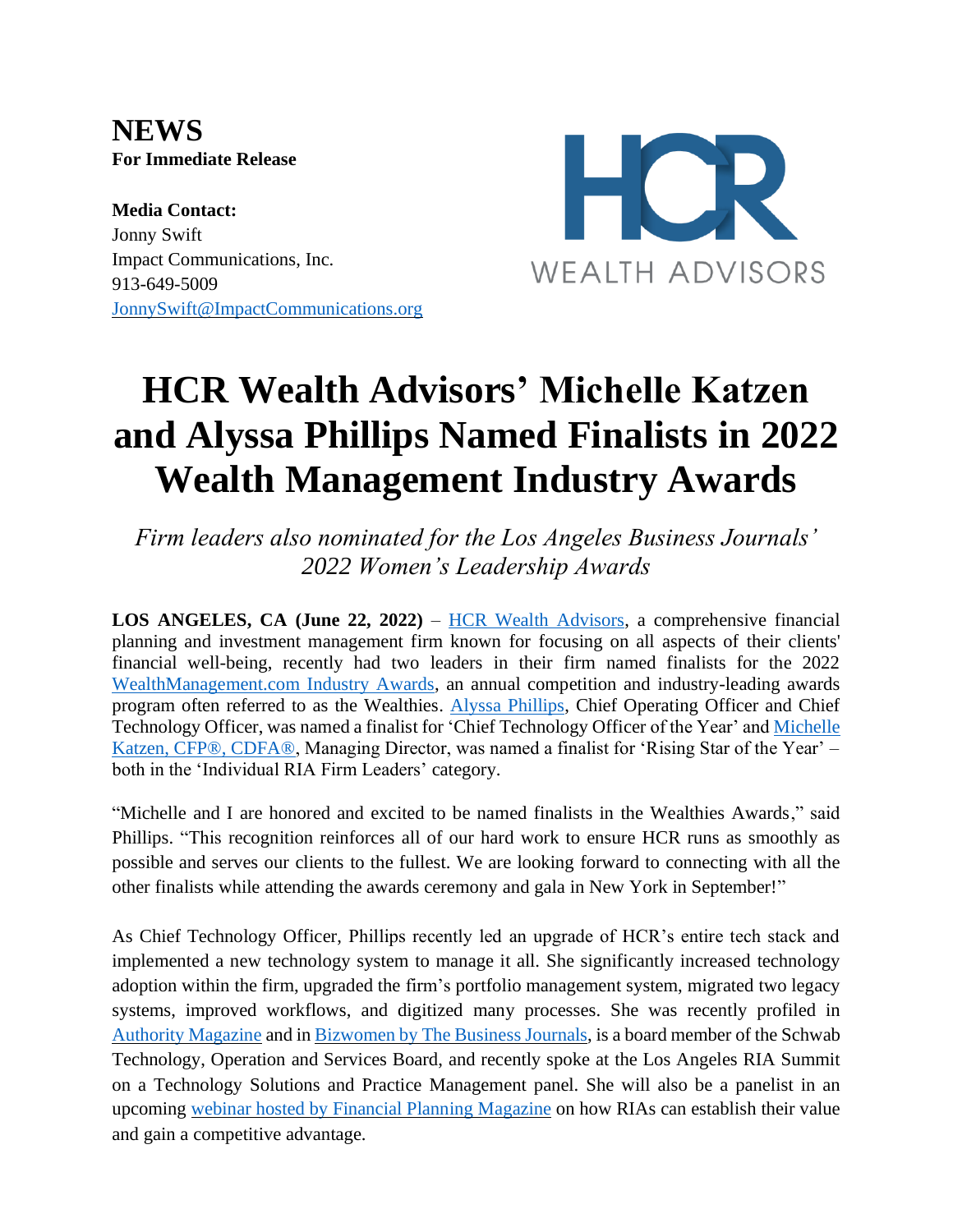In addition to serving as Managing Director, Katzen is a part of HCR's Investment Committee. She is a Certified Financial Planner™ (CFP®) professional who works closely with clients to structure and implement investment strategies that meet their specific needs and goals. Katzen is also a Certified Divorce Financial Analyst® (CDFA®) professional and specializes in helping clients understand the financial impact of dissolution, including asset overview, tax implications, and the changes to prepare for when a divorce is imminent. Katzen was named a ["Leader of](https://labusinessjournal.com/custom-content/leaders-of-influence/leaders-of-influence-wealth-managers-michelle-katzen/)  [Influence"](https://labusinessjournal.com/custom-content/leaders-of-influence/leaders-of-influence-wealth-managers-michelle-katzen/) among Wealth Managers in the Los Angeles Business Journal in 2021 and 2022, was listed as a 2022 ["Woman of Influence"](http://labusinessjournal.www.clients.ellingtoncms.com/news/2022/feb/21/women-influence-finance-michelle-katzen/) in Finance in the LABJ, and was included in a list of ["Finance Visionaries"](https://www.latimes.com/los-angeles-county-banking-and-finance-trends-updates-visionaries/michelle-katzen) in the Los Angeles Times' 2022 issue of Banking & Finance Magazine. She has been featured or quoted in Barron's, Business Insider, TheStreet, Yahoo! Finance, and NextAdvisor by TIME.

## **THE 2022 WEALTHIES AWARDS COMPETITION AND CEREMONY**

The WealthManagement.com Industry Awards are judged by a [panel of independent judges](https://www.wealthmanagement.com/wealthies-circle/wc21-meet-the-judges/) made up of top names in the industry, overseen by editor-in-chief David Armstrong. The eighth annual installment received a record-shattering number of nominations, with nearly 1,000 entries from more than 350 companies. In all, 225 organizations were selected as finalists, with Advyzon being one of ninety-two firms recognized for outstanding achievement in multiple categories.

The final round of judging has now begun, with the winners in each category to be revealed on September 8, 2022, at the grand gala and awards ceremony taking place at the Ziegfeld Ballroom in New York City.

"The record-setting participation in our industry awards this year is a testament to the value firms continue to place in the Wealthies as their best opportunity of the year to enhance their reputation, increase their brand awareness and set their organization apart from the competition," said William O'Conor, Managing Director of WealthManagement.com. "This year we're pleased to announce that we'll be celebrating and honoring our awards finalists and winners with in-person events in New York City, along with simultaneous virtual broadcasts accessible to a broader audience of awards team members and other wealth management professionals across the nation."

To learn more about the awards ceremony, see category details, and more, [please click here.](https://www.wealthmanagement.com/wealthies-circle/)

## **LOS ANGELES BUSINESS JOURNAL'S 2022 WOMEN'S LEADERSHIP SYMPOSIUM & AWARDS**

In addition to the Wealthies, both Alyssa Phillips and Michelle Katzen were nominated and named finalists for the Los Angeles Business Journal's 2022 Women's [Leadership](https://labusinessjournal.com/events/wsa2022/) Awards, with Phillips being named a finalist in the "Executive of the Year (Non CEO)" category and Katzen a finalist in the categories of "Mentor of the Year" and "Women to Watch".

Winners of this year's awards will be announced at the 2022 Women's Leadership Symposium, hosted by the Los Angeles Business Journal at the JW Marriott Los Angeles LA LIVE on June